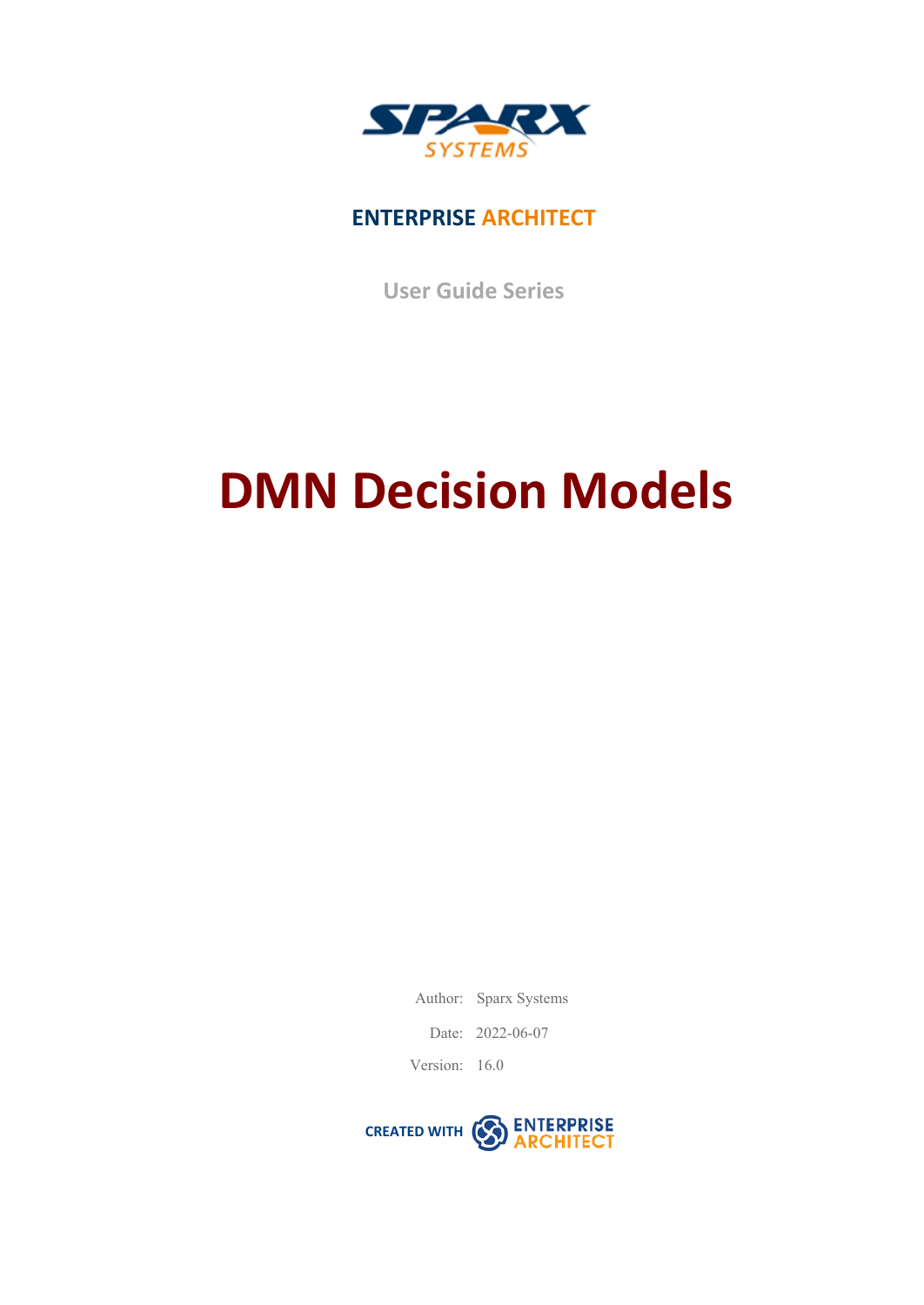## **Table of Contents**

| <b>DMN Decision Models</b>    |  |
|-------------------------------|--|
| Simulate DMN Model            |  |
| <b>DMN Simulation Toolbar</b> |  |
| Example DMN Simulation        |  |
|                               |  |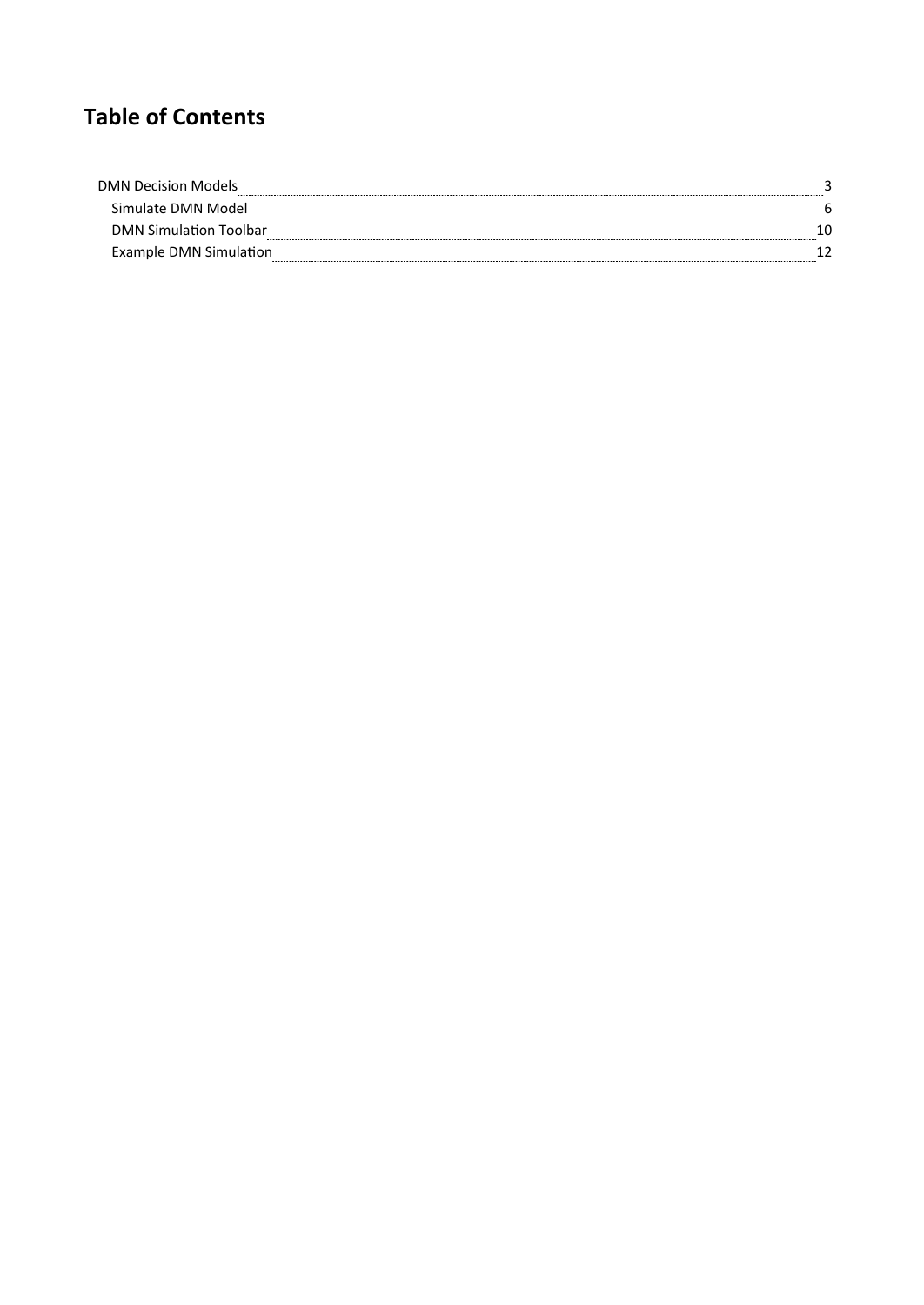## **DMN Decision Models**

After a Decision Model is created, you can:

- Configure a DMN simulation Artifact and Validate, Run, Step-through or Debug the model
- Do what-if analysis to ensure the model meets the requirements of the business, by switching data sets
- Generate code for the DMN Server with any of the supported languages: Java, JavaScript,  $C++$  and  $C#$
- Simulate BPMN and DMN together.

This Help topic covers the process of configuring and running a DMN simulation.

#### **Configure a DMN Simulation**

To configure a DMN simulation you mustfirst create a DMNSimConfiguration element:

- · Open a Decision Requirements Diagram
- · Drag the 'Simulation Configuration'icon from the 'DMN Components' page of the Toolbox onto the diagram



Double-click to open the DMN Simulation window at the 'Simulate' tab

All DMN elements in the selected Package (Decision, BusinessKnowledgeModel, InputData and ItemDefinition) will be loaded to the DMN Simulation window. The 'Target Decision' combo box will list all the Decisions.



- · Choose a target Decision the dependent InputData elements will be listed in the 'Element' column
- Set a defined dataset by clicking on the 'Value' drop-down arrow in the list For example, we might choose the dataset 'Income5000' for the InputData element 'Applicant data', and choose 'default' for the InputData element 'Requested product'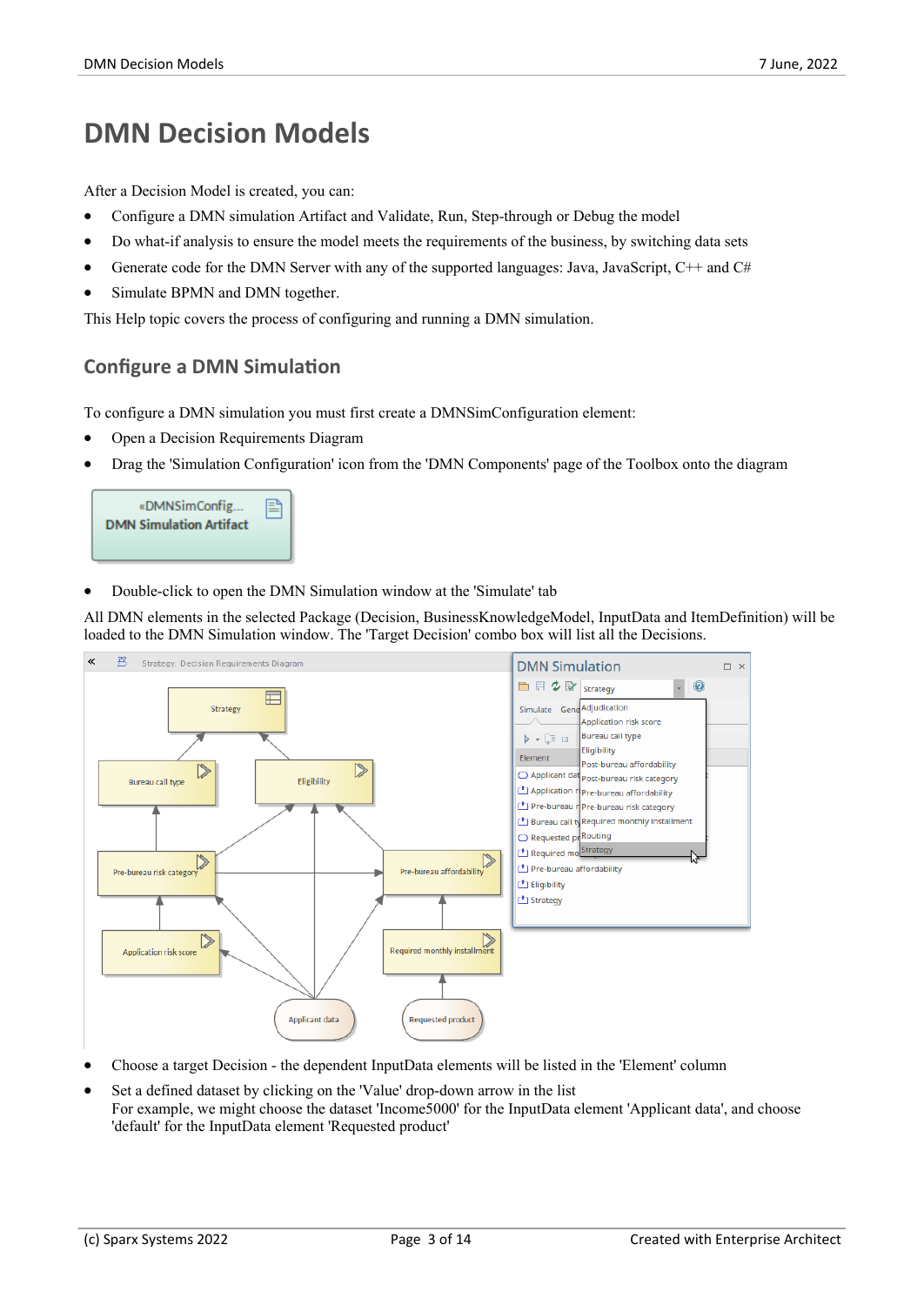| <b>DMN Simulation</b>                                                  | п х         |
|------------------------------------------------------------------------|-------------|
| $\Box$ $\Box$ $\Diamond$ $\Box$ Strategy                               |             |
| Simulate Generate Module Test Module                                   |             |
| $\triangleright$ $\cdot$ [ $\Box$ $\parallel$ 1] $\cdot$ $\parallel$ 0 |             |
| <b>Flement</b>                                                         | Value       |
| <b>O</b> Applicant data                                                | Default     |
| <sup>1</sup> Application risk score                                    | Default     |
| Pre-bureau risk category                                               | Income 4000 |
| Bureau call type                                                       | Income 5000 |
| $\bigcirc$ Requested product                                           | default     |
| Required monthly installment                                           |             |
| Pre-bureau affordability                                               |             |
| Eligibility                                                            |             |
| Strategy                                                               |             |
|                                                                        |             |

#### **Simulate a DMN Model**

- When a Target Decision is specified, the 'Simulate' tab will list the Decisions, in dependency order
- Click on the Run button to evaluate all the decision values based on the values defined for the Input Data elements
- Click on the Step button to evaluate a single decision and watch the DMN Expression window, which clearly shows the input value for the decision and output based on the input; the diagram containing the decision hierarchy will highlight the executed decisions and show the runtime results on a label



In this example, the decision 'Eligibility' returns a string 'ELIGIBLE' and invokes BusinessKnowledgeModel 'Eligibility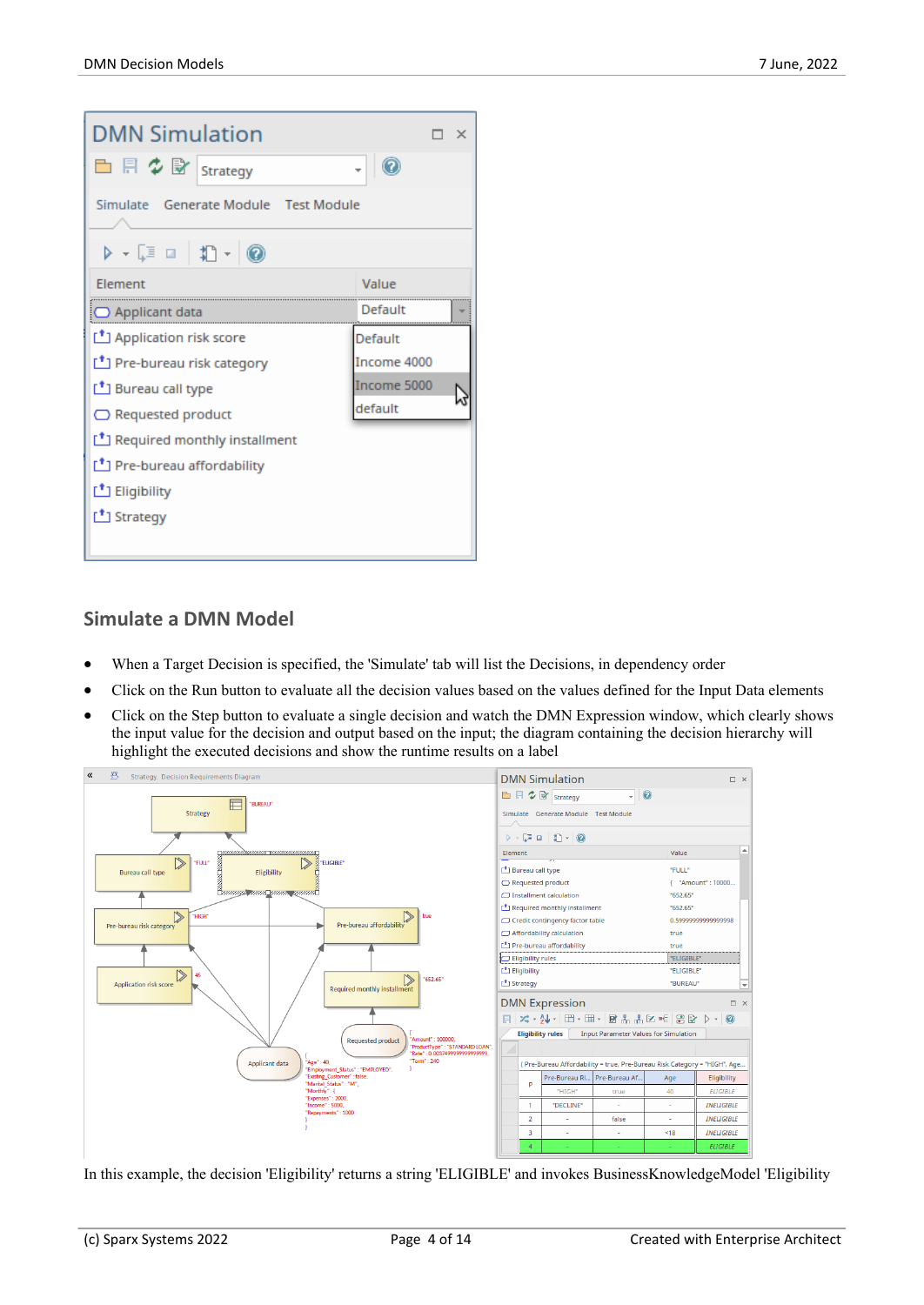rules' by binding the parameters as shown:

- · Bind 'Pre-Bureau Affordability' to the dependent decision 'Pre-bureau affordability' (runtime value: true)
- · Bind 'Pre-Bureau Risk Category' to the dependent decision 'Pre-bureau risk category' (runtime value: HIGH)
- · Bind 'Age' to the field 'Age' in dependent input data 'Applicant data' (runtime value: 40)

| <b>DMN Expression</b>                   |                          |
|-----------------------------------------|--------------------------|
| FB + $\phi$ and $\mathbb{B}$ b + $\phi$ |                          |
| <b>Eligibility</b>                      |                          |
|                                         |                          |
| Eligibility rules . Eligibility         |                          |
| Pre-Bureau Affordability                | Pre-bureau affordability |
| Pre-Bureau Risk Category                | Pre-bureau risk category |
| Age                                     | Applicant data . Age     |
|                                         |                          |

The BusinessKnowledgeModel 'Eligibility rules' has a Hit Policy P (Priority), meaning that multiple rules can match, but only one hit should be returned; the ordering of the list of output values is used to specify the (decreasing) priority.

In this run time case ('Pre-Bureau Affordability' = true, 'Pre-Bureau Risk Category' = HIGH, 'Age' = 40), only one rule with output 'ELIGIBLE' matches.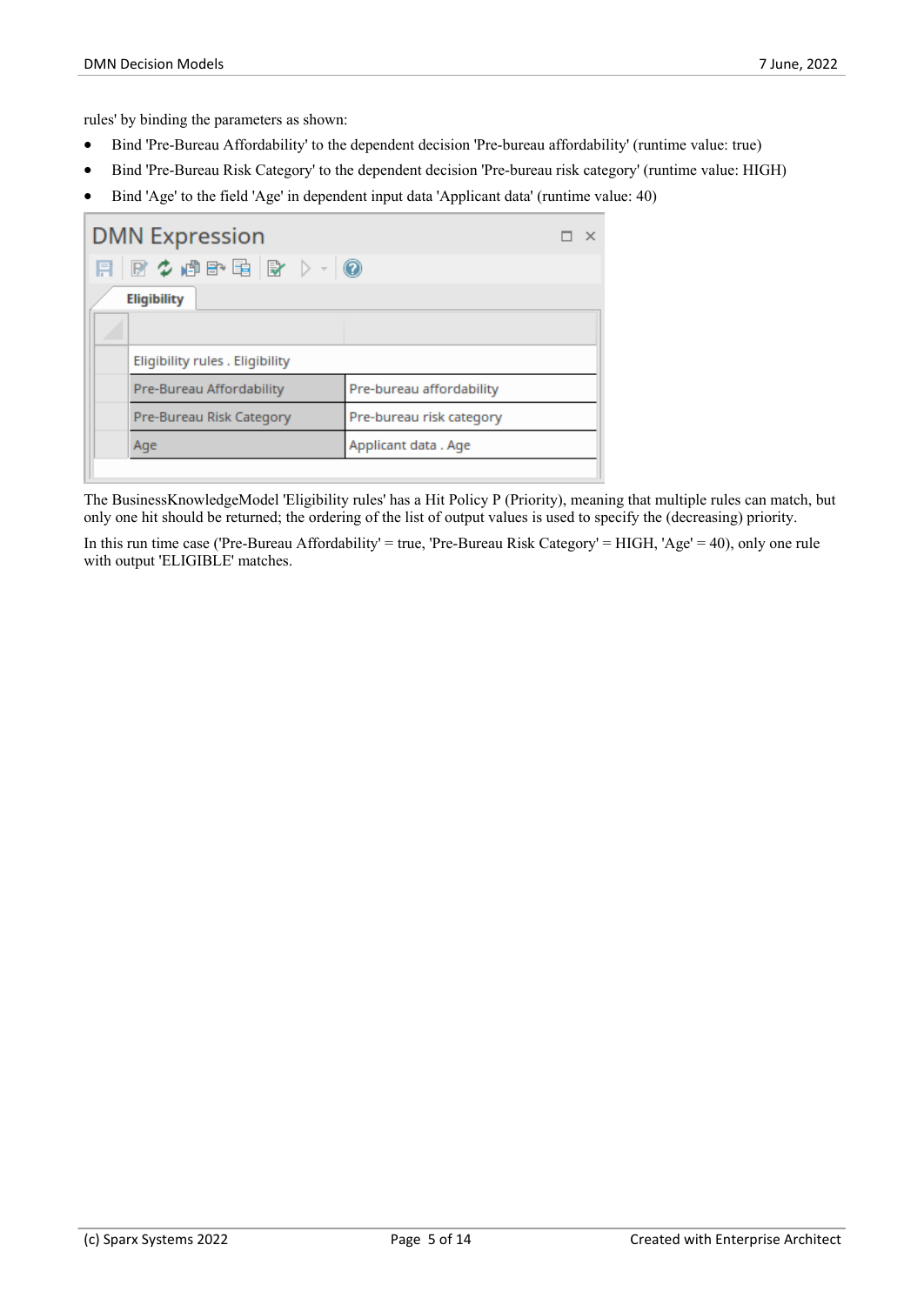## **Simulate DMN Model**

A DMNSimConfiguration Artifact contains information to define the simulation of a DMN model depicted by Decision Requirements diagrams, using the DMN Simulation window.

#### **Access**

| Ribbon | Simulate > Decision Analysis > $DMN >$ Open DMN Simulation   Simulate tab |
|--------|---------------------------------------------------------------------------|
| Other  | Double-click on a DMNSimConfiguration element   Simulate tab              |

#### **DMNSimConfiguration Artifact**

To create a DMNSimConfiguration element:

- · Open a Decision Requirements Diagram
- · Drag the 'Simulation Configuration'icon from the toolbox onto the diagram

| «DMNSimConfig<br><b>DMN Simulation Artifact</b> | 閆 |
|-------------------------------------------------|---|
|                                                 |   |

By default, all DMN elements in the current Package (Decision, BusinessKnowledgeModel, InputData and ItemDefinition) will be loaded to the DMN Simulation window.

#### **Simulation Overview**

When a target Decision is specified, the 'Simulation' tab will list the related Decisions, in dependency order.

When executing or 'stepping through' the Decision Hierarchy, the Decisions will be evaluated in order and:

- The runtime result will show in the 'Value' column
- The runtime result will be displayed as overlaid text on the diagram
- The Decision logic and input/output data will be presented in the DMN Expression window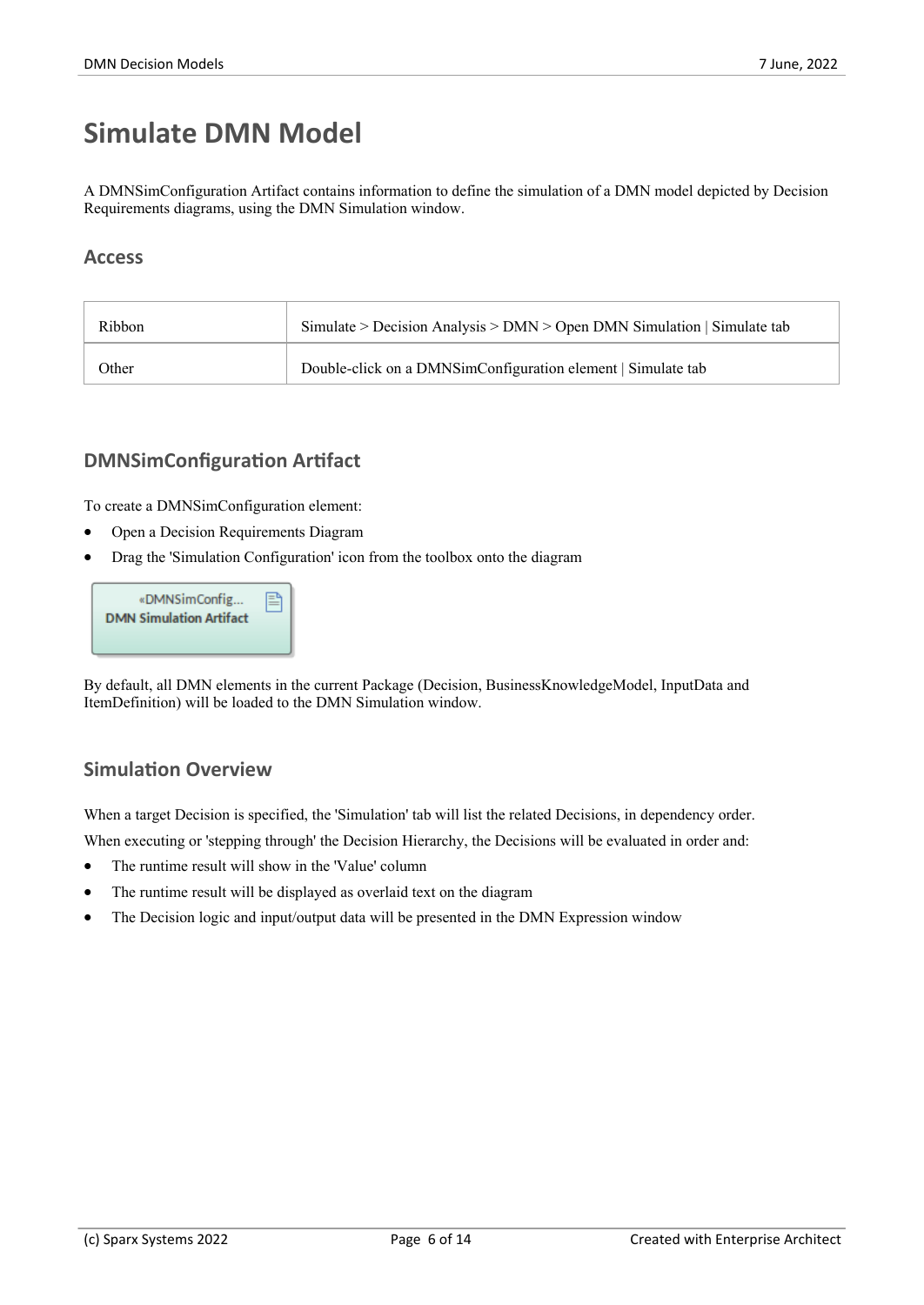

#### **Simulation run and stepping through**

You can perform a full run of the simulation using the icon. You can step into each Decision to see the invocation sequence using the  $\sqrt{2\pi}$  icon.

For example, in the 'Simulate' tab of our illustration, you can see that:

- · The Decision 'Pre-bureau affordability' invokes the BusinessKnowledgeModel 'Affordability calculation'
- · BusinessKnowledgeModel 'Affordability calculation' further invokes another BusinessKnowledgeModel 'Credit contingency factor table'

#### **Decision List**

When a Package is loaded, a Decision Requirements Graph (DRG) and decision dependency list is created. The DMN InformationRequirement connectors determine the list order.

All the decisions will be listed in the drop-down for the toolbar data entry field

#### **Data Set & Input Data**

When the target Decision is selected, all the dependent InputDatas are added to the 'Element' column. You can then choose from the data sets defined for each InputData element, using the drop-down lists in the 'Value' column. Each data set provides runtime values to use in the simulation.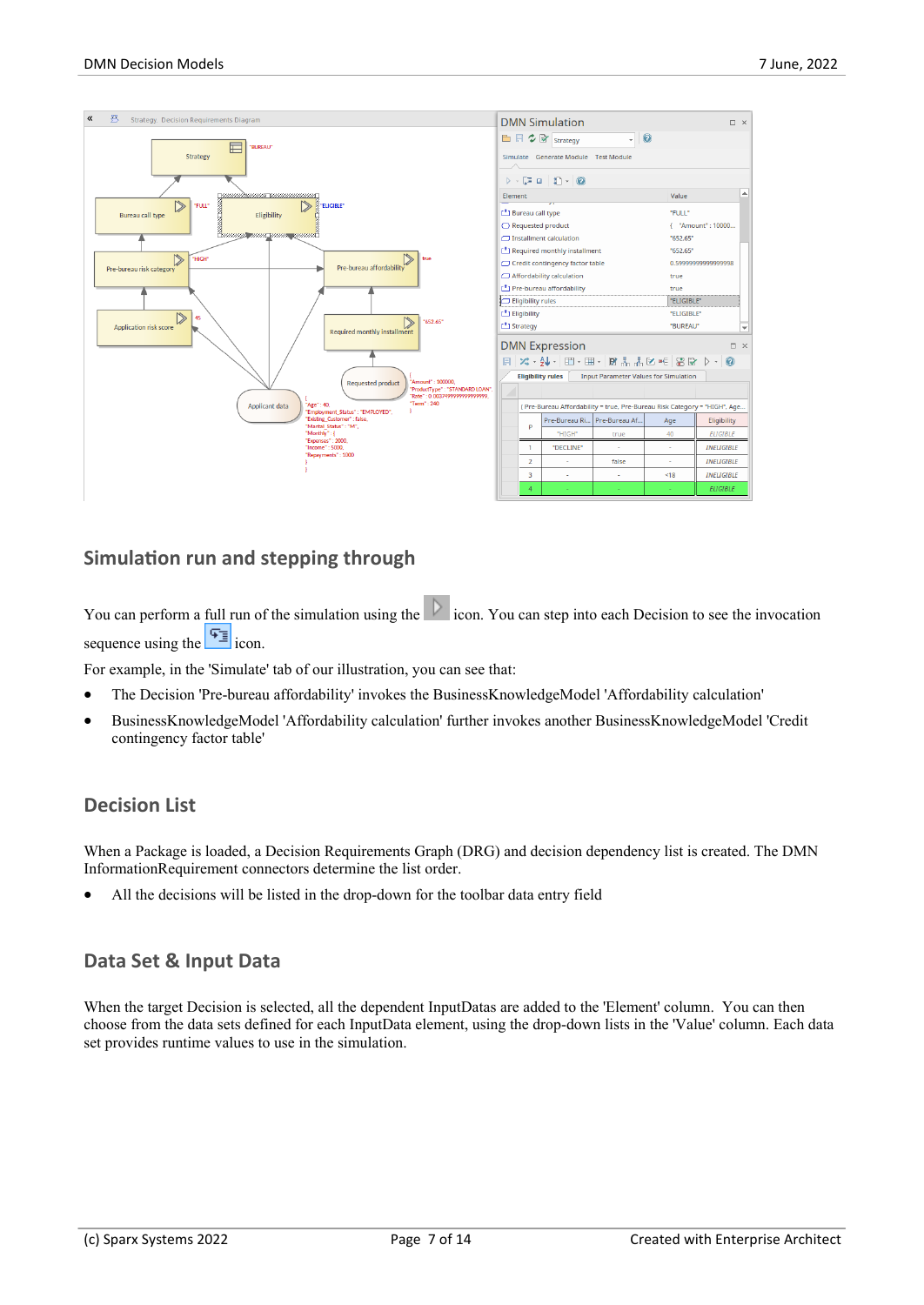| <b>DMN Simulation</b>                                                                                             |             | $\mathbf{\mu} \times$ |   |
|-------------------------------------------------------------------------------------------------------------------|-------------|-----------------------|---|
| □ 目 ◇ 歐 Application risk score<br>- 0                                                                             |             |                       |   |
| Simulate Generate Module Test Module                                                                              |             |                       |   |
| $\triangleright \cdot \lceil \mathbb{I} \rceil = \mid \mathbb{I} \rangle \cdot \mid \textcircled{\scriptsize{0}}$ |             |                       |   |
| Element                                                                                                           | Value       |                       |   |
| Applicant data                                                                                                    | 50 Self Emp |                       | ▼ |
| Application risk score                                                                                            | default     |                       |   |
|                                                                                                                   |             |                       |   |
|                                                                                                                   | 23 Un-Emp   |                       |   |
|                                                                                                                   | 50 Self Emp |                       |   |
|                                                                                                                   |             |                       |   |
|                                                                                                                   |             |                       |   |
|                                                                                                                   |             |                       |   |
|                                                                                                                   |             |                       |   |
|                                                                                                                   |             |                       |   |
|                                                                                                                   |             |                       |   |
|                                                                                                                   |             |                       |   |
|                                                                                                                   |             |                       |   |

#### **Advanced Debugging**

Although Enterprise Architect provides a validation feature to help you locate many modeling issues and DMN expression issues, the simulation might still fail (rarely but possible) due to uncaught issues.

However, Enterprise Architect provides the ability to debug the code that is running behind the simulation. You can also modify the code and run it in cycles until the issue is found and fixed.

The drop-down arrow for the Execute button on the toolbar displays a menu with these options:

- Generate new Script (Scripting Window)
- Update Selected Script (Scripting Window)
- · Run Selected Script (Scripting Window)
- Edit DMN Template

If you select 'Generate New Script (Scripting Window)', the Scripting window displays showing a script created in a Package named 'DMN'.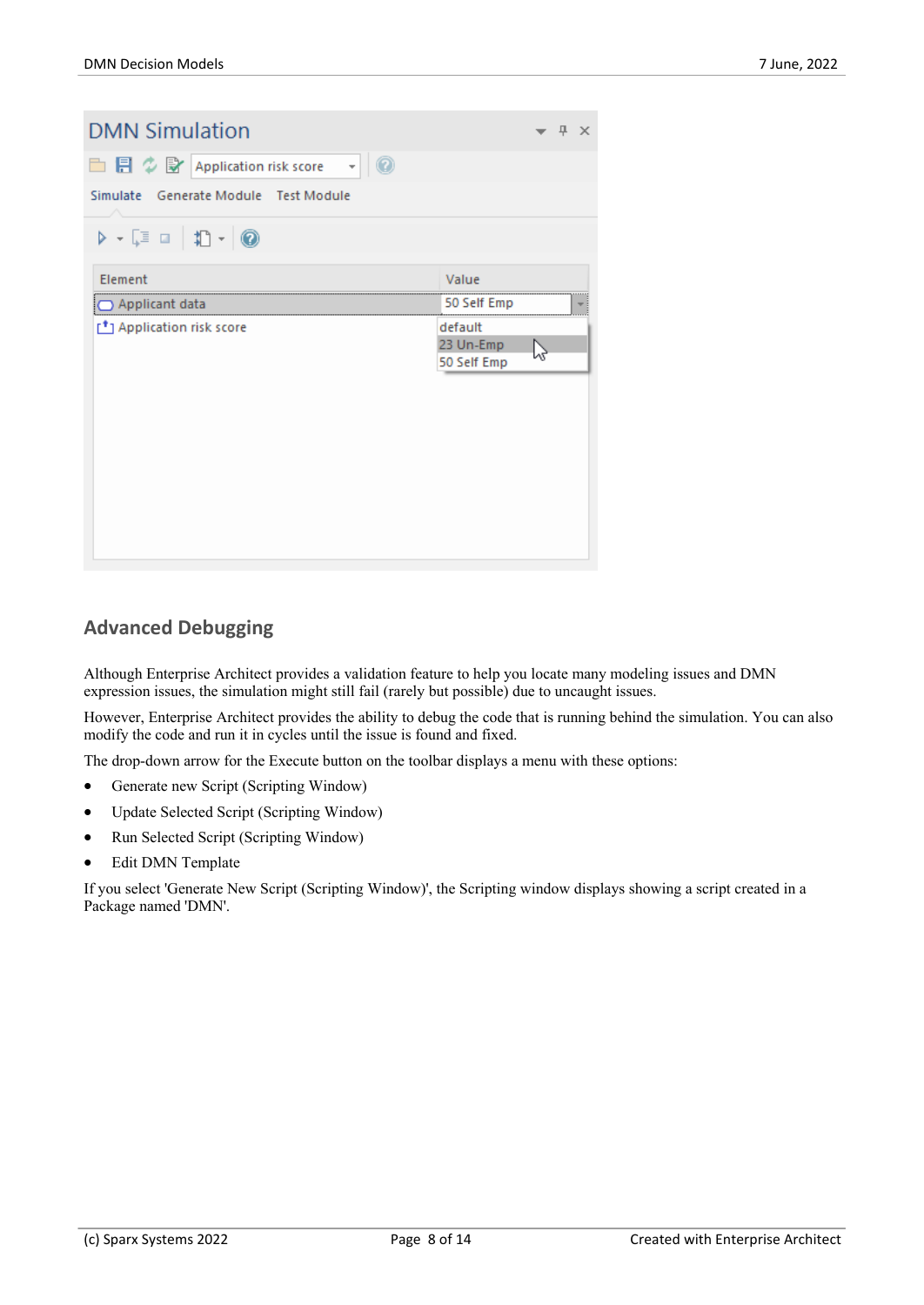| <b>Scripting</b>                                                                        | 4 | $\times$ |
|-----------------------------------------------------------------------------------------|---|----------|
| Scripts Console                                                                         |   |          |
| 83-9-124-12-2 X 20                                                                      |   |          |
| DEArcGIS™                                                                               |   |          |
| D ArchiMate® 3                                                                          |   |          |
| D B EAScriptLib                                                                         |   |          |
| D B Local Scripts                                                                       |   |          |
| <b>D</b> BODM                                                                           |   |          |
| ▷ BysML 1.3                                                                             |   |          |
| ▷ BysML 1.5                                                                             |   |          |
| $\triangleright$ $\Box$ UAF                                                             |   |          |
| ▷ Nin32® User Interface Modelling                                                       |   |          |
| $\triangleq$ $\Box$ DMN                                                                 |   |          |
| Simulation Artifact - Strategy - Applicant data(Income 5000)_Requested product(default) |   |          |

The default script name is composed of these parameters: 'ArtifactName - TargetDecision - InputData1(DataSet) InputData2(DataSet)\_...'

Double-click on this file to open it in the Enterprise Architect Script editor, set a breakpoint, and debug the file.

| $\frac{36}{26}$ Simulation Artifact - Strategy - Applicant data(Income 5000)_Requested product(default) $\times$                                                                                                                                                                                                                                                                                                                                                                                                                                                                          |
|-------------------------------------------------------------------------------------------------------------------------------------------------------------------------------------------------------------------------------------------------------------------------------------------------------------------------------------------------------------------------------------------------------------------------------------------------------------------------------------------------------------------------------------------------------------------------------------------|
| H H 4 D (3 G G H 1 B 0                                                                                                                                                                                                                                                                                                                                                                                                                                                                                                                                                                    |
| 1257 //Input Data Initialize<br>1258 Applicant_data . Age = 40<br>1259 Applicant_data . Employment_Status = "EMPLOYED"<br>1260 Applicant_data . Existing_Customer = false<br>1261 Applicant_data . Marital_Status = "M"<br>1262 Applicant_data . Monthly . Expenses = 2000<br>1263 Applicant_data . Monthly . Income = 5000<br>1264 Applicant_data . Monthly . Repayments = 1000<br>1265 Requested_product . Amount = 100000<br>1266 Requested_product . ProductType = "STANDARD LOAN"<br>1267 Requested_product . Rate = $0.045 / 12$<br>1268 Requested_product . Term = 20 * 12<br>1269 |
| 1270<br>1271//Final Decision                                                                                                                                                                                                                                                                                                                                                                                                                                                                                                                                                              |
| 1272 Get_Strategy()                                                                                                                                                                                                                                                                                                                                                                                                                                                                                                                                                                       |

By selecting the script in the Scripting Window, and if the script matches the model (by the 'Simulation Script Identifier' in the script), you enable the menu option 'Run Selected Script'.

You can customize the DMN Template to generate the correct script for simulation.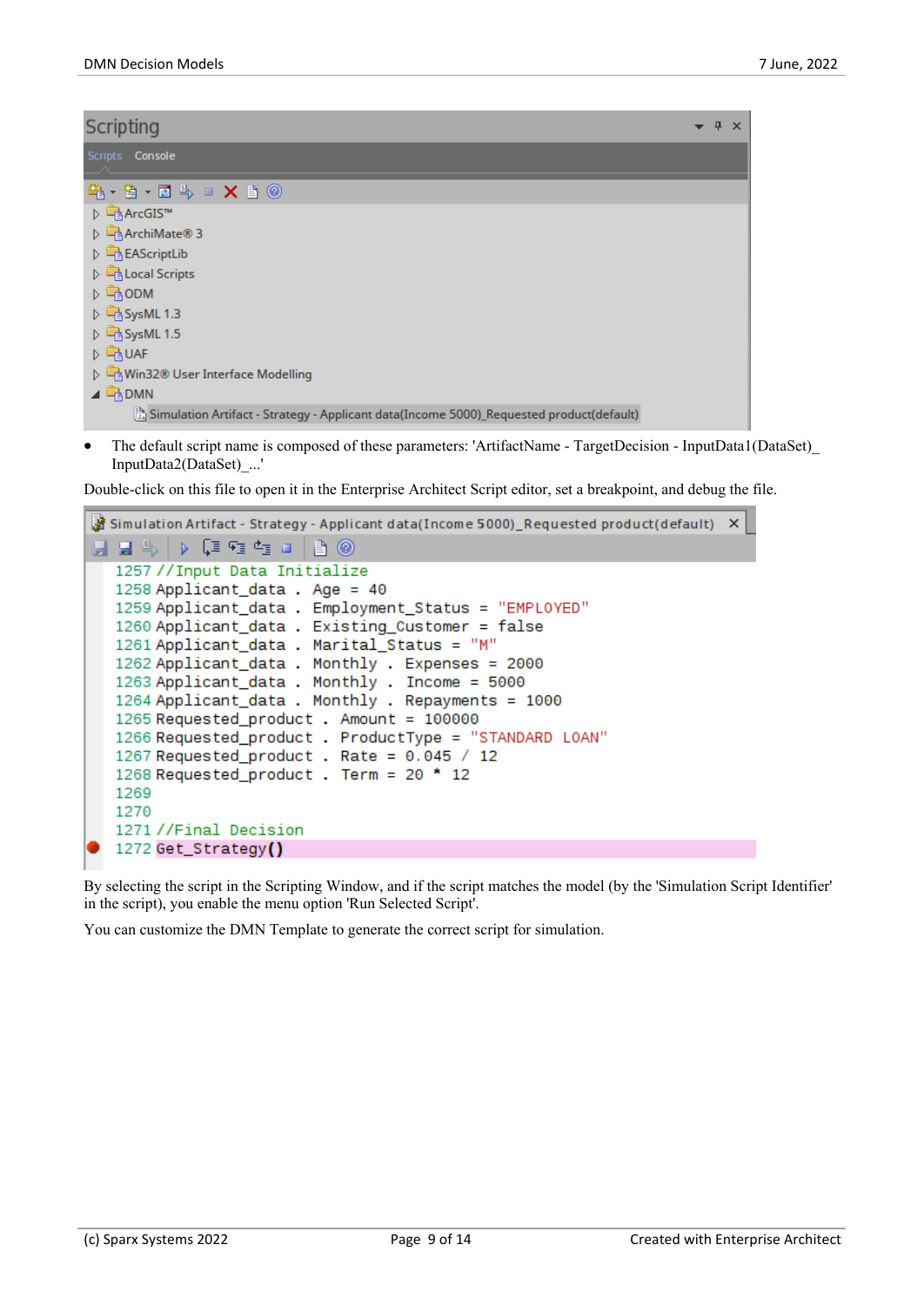## **DMN Simulation Toolbar**

The DMN Simulation window has a toolbar providing functions to prepare for the simulation, and the 'Simulate' tab of the window has a toolbar to execute the simulation.

#### **Access**

| Ribbon | Simulate > Decision Analysis > $DMN >$ Open DMN Simulation > Simulate tab |
|--------|---------------------------------------------------------------------------|
| Other  | Double-click on a DMNSimConfiguration element                             |

#### **Toolbar Options**

| Option | <b>Description</b>                                                                                                                                                                                                                                                                                                                   |
|--------|--------------------------------------------------------------------------------------------------------------------------------------------------------------------------------------------------------------------------------------------------------------------------------------------------------------------------------------|
|        | Displays the 'Select DMN elements Package' browser, which you use to set the<br>Package for the DMNSimConfiguration Artifact to operate on. All DMN elements<br>under this Package and its sub-Packages will be loaded.                                                                                                              |
| 目      | Saves the information specified in the DMN Simulation window to the<br>DMNSimConfiguration element, including the:                                                                                                                                                                                                                   |
|        | <b>Target Decision</b>                                                                                                                                                                                                                                                                                                               |
|        | Selected Dataset for each dependent InputData                                                                                                                                                                                                                                                                                        |
|        | Reloads the DMN elements from the configured Packages. For example, when any<br>DMN elements are modified, this command should be run to reload the Package so<br>that the changes will be taken into account for the next DMN Simulation.                                                                                           |
| R      | Validates all the dependent DMN elements based on the target Decision. The<br>results of the validation are displayed on the 'DMN Simulation Validation' tab of<br>the System Output window.                                                                                                                                         |
|        | Note: A Decision, BusinessKnowledgeModel, InputData or ItemDefinition element<br>that is <b>not</b> on the target Decision hierarchy will not be considered. For example, if<br>you have some unfinished Decision elements in the Package, that have no<br>relationship to the target Decision, they will not impact the simulation. |
|        | Click on the drop-down arrow and, from the list, select a target Decision for the<br>simulation.                                                                                                                                                                                                                                     |

#### **Simulation options**

| лоп - | лоп |
|-------|-----|
|       |     |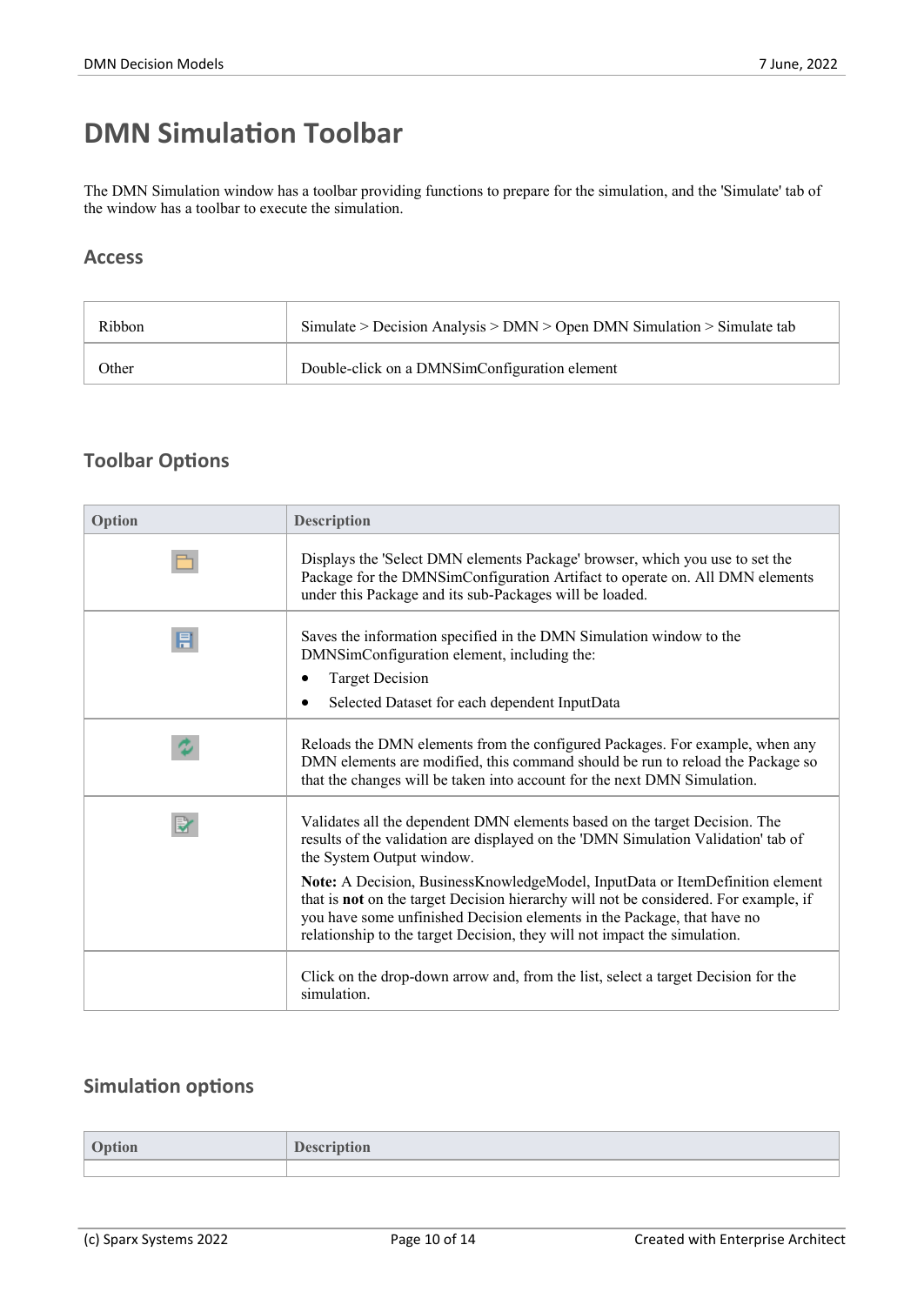|   | Click on this button to execute the Decision hierarchy in order. The results will be<br>represented by text overlays on the diagram, and shown in the 'Values' column of<br>the DMN Simulation window.                                                                                             |
|---|----------------------------------------------------------------------------------------------------------------------------------------------------------------------------------------------------------------------------------------------------------------------------------------------------|
| 咥 | Click on this button to step through the Decision hierarchy in order. One click will<br>evaluate one decision element. With this feature, you will be able to see the<br>decision-making process; the decision logic and runtime values will be displayed<br>clearly in the DMN Expression window. |
| ▣ | Click on this button to stop the simulation.                                                                                                                                                                                                                                                       |
|   | Click on this button to export the InputData elements' DataSets to a BPMN 2.0<br>DataObject. This appends the InputData 'name = value' records to the<br>DataObject.Notes. The drop-down options include:                                                                                          |
|   | Export All Inputs to the BPMN DataObject                                                                                                                                                                                                                                                           |
|   | Export Selected Inputs to the BPMN DataObject<br>٠                                                                                                                                                                                                                                                 |
|   | Export Runtime Results to a CSV Report                                                                                                                                                                                                                                                             |
|   |                                                                                                                                                                                                                                                                                                    |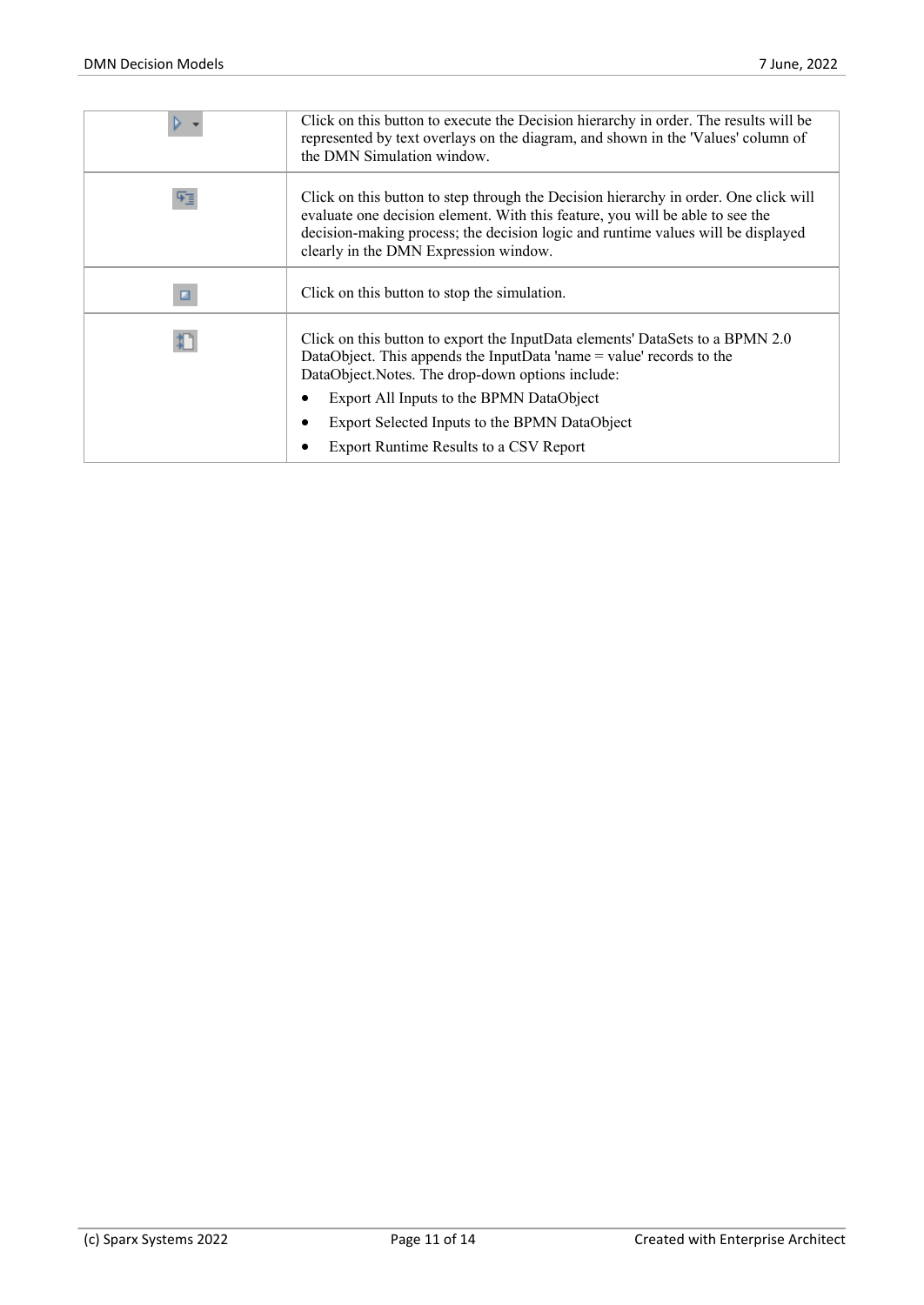## **Example DMN Simulation**

Enterprise Architect provides a an example DMN model on which you can perform a simulation to experience the process and see how the simulation works. The example model is supplied with the EAExample.eap model, and is located in the Package:

· Example Model > Model Simulation > DMN Models > Decision > A Complete Example > Routing Decision Service (diagram)

The Package contains a 'DMNSimConfiguration' Simulation Artifact that defines the simulation settings for the DMN model. Drag this Artifact onto the Routing Decision Service diagram and double-click on it to open the DMN Simulation window at the 'Simulation' tab.

In the DMN Simulation window, the Routing Decision Service element name is shown in the data entry field in the Toolbar, and the related Input Data, Input Decisions, encapsulated Decisions and output Decisions are loaded in the 'Element' column in execution order.



After you select Data Sets for the Input Data and Input Decisions, the model is ready to run as a simulation. To run the simulation, click on the Run button and allow the simulation to complete. Then use the 'Step Through' toolbar option to pass through the process one step at a time. The diagram fades all elements except those that the 'step through' process has acted on or is currently acting on. The diagram, DMN Simulation window and DMN Expression window all show the input data being applied, as shown: